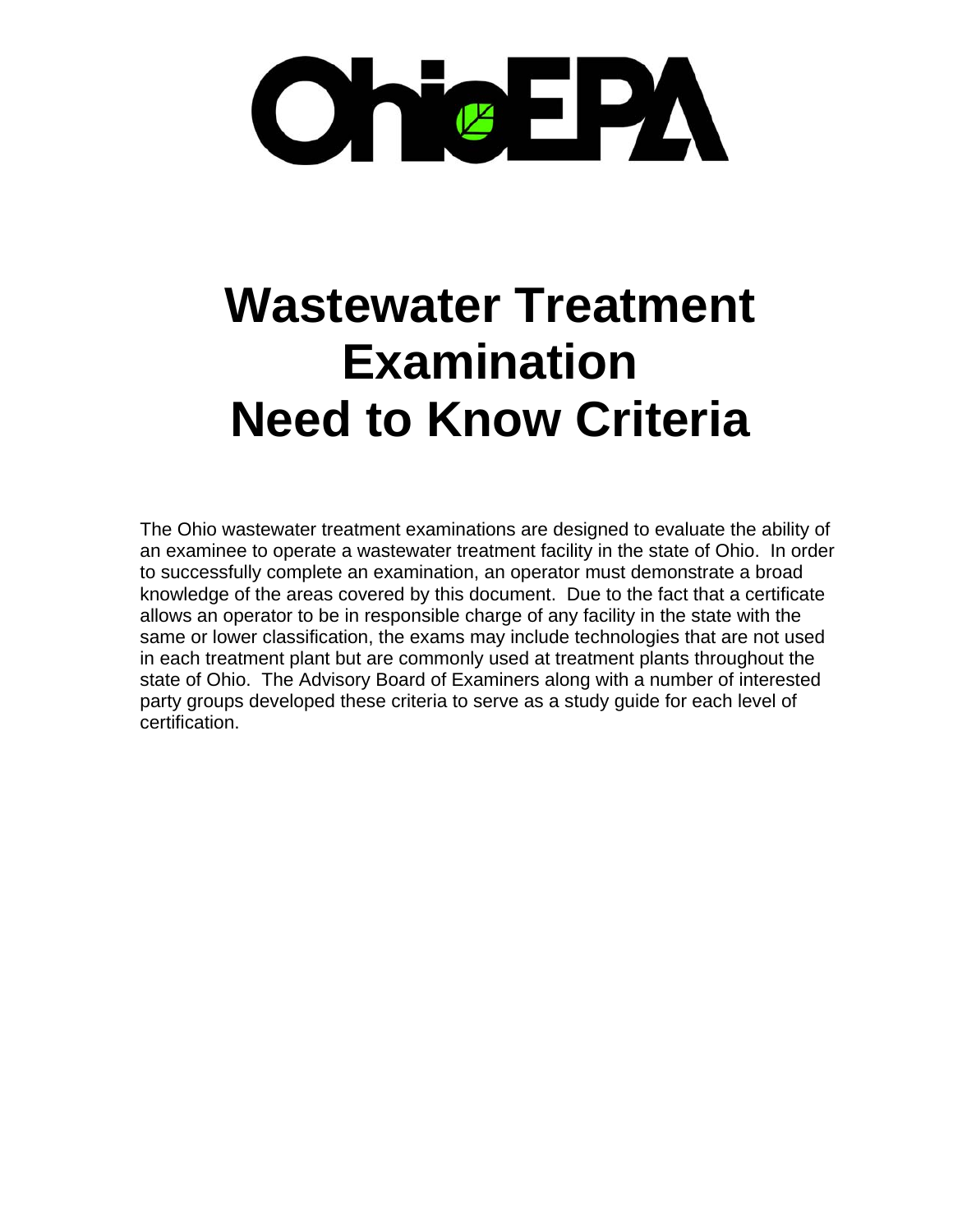- 1) Pollutants
	- a) CBOD/BOD
	- b) Total suspended solids (nonfilterable residue)
	- c) Phosphorus
	- d) Ammonia
	- e) Fecal coliform
	- f) pH
	- g) Chlorine Residual
- 2) Safety
	- a) Chemical
	- b) Lockout/Tagout
	- c) Confined Space
	- d) Electrical
	- e) Bloodborne Pathogens
	- f) Personal Protective Equipment
	- g) Housekeeping
	- h) Slips, Trips, and Falls
	- i) OSHA Requirements
- 3) Operation and Maintenance
	- a) O & M Manual
	- b) Pumps
		- i) Types
		- ii) Capacity vs Head Relationships
		- iii) Control
	- c) Preventive Maintenance
	- d) Corrective Maintenance
	- e) Electrical Usage
	- f) Blower Performance
	- g) Record Keeping
	- h) Management System
	- i) Collection System/Infiltration-Inflow
- 4) Treatment Theory
	- a) Comminutors
	- b) Screens
	- c) Grit Removal/Trash Trap
	- d) Extended Aeration Activated Sludge
	- e) Aerated Lagoons
	- f) Final Clarifiers
	- g) Slow Sand Filters
	- h) Disinfection (Chlorination, Dechlorination, Ultraviolet Light)
	- i) Aerobic Digestion
	- j) Sand Drying Beds
	- k) Biosolids Disposal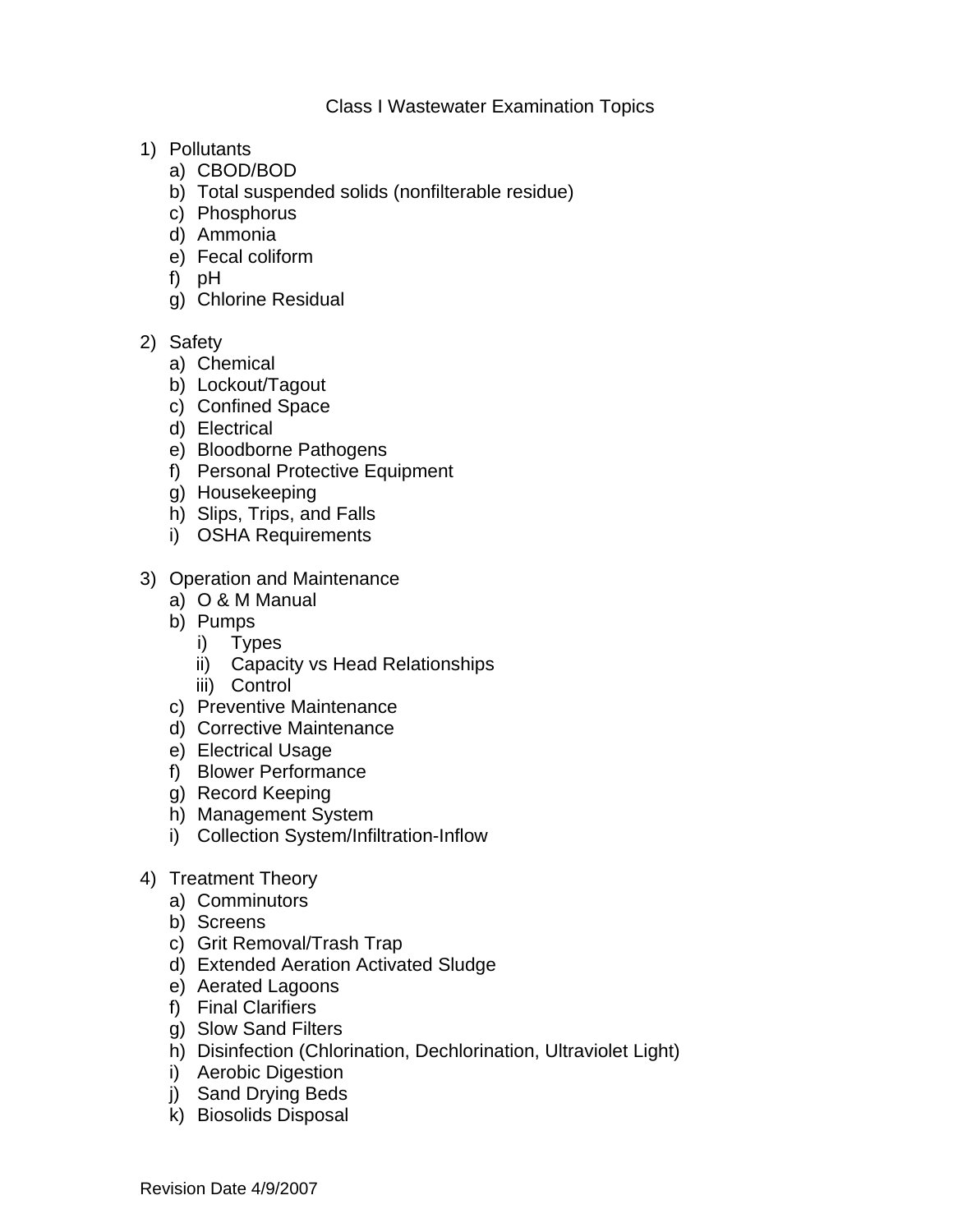Class I Wastewater Examination Topics (Continued)

- l) Telemetry
- m) Flow Measurement
- 5) Sampling and Sample Handling Procedures
	- a) Grab sampling
	- b) Flow proportional composite sampling
	- c) Multiple grab sampling
	- d) Sample holding times and conditions
	- e) CBOD/BOD
	- f) DO
	- g) pH
	- h) Suspended solids
	- i) Fecal coliform
	- j) Chlorine residual
	- k) Oil & Grease
- 6) Laboratory
	- a) Basic requirements-chemical
	- b) Basic procedures-chemical
- 7) Regulations/Guidance
	- a) Permit to Install
	- b) NPDES Permit (Parts I, II, and III)
	- c) Certified operator (OAC 3745-7)
	- d) Sewer Use Ordinance
	- e) Ten States Standards
- 8) Management
	- a) Job Duties
	- b) Financial Management
	- c) Planning
	- d) Reporting
	- e) Communications
	- f) Public Officials Relations
- 9) Math
	- a) Suspended solids test
	- b) CBOD/BOD test
	- c) Organic loading
	- d) Hydraulic loading
	- e) Detention time (Hydraulic)
	- f) Surface overflow rate
	- g) Weir overflow rate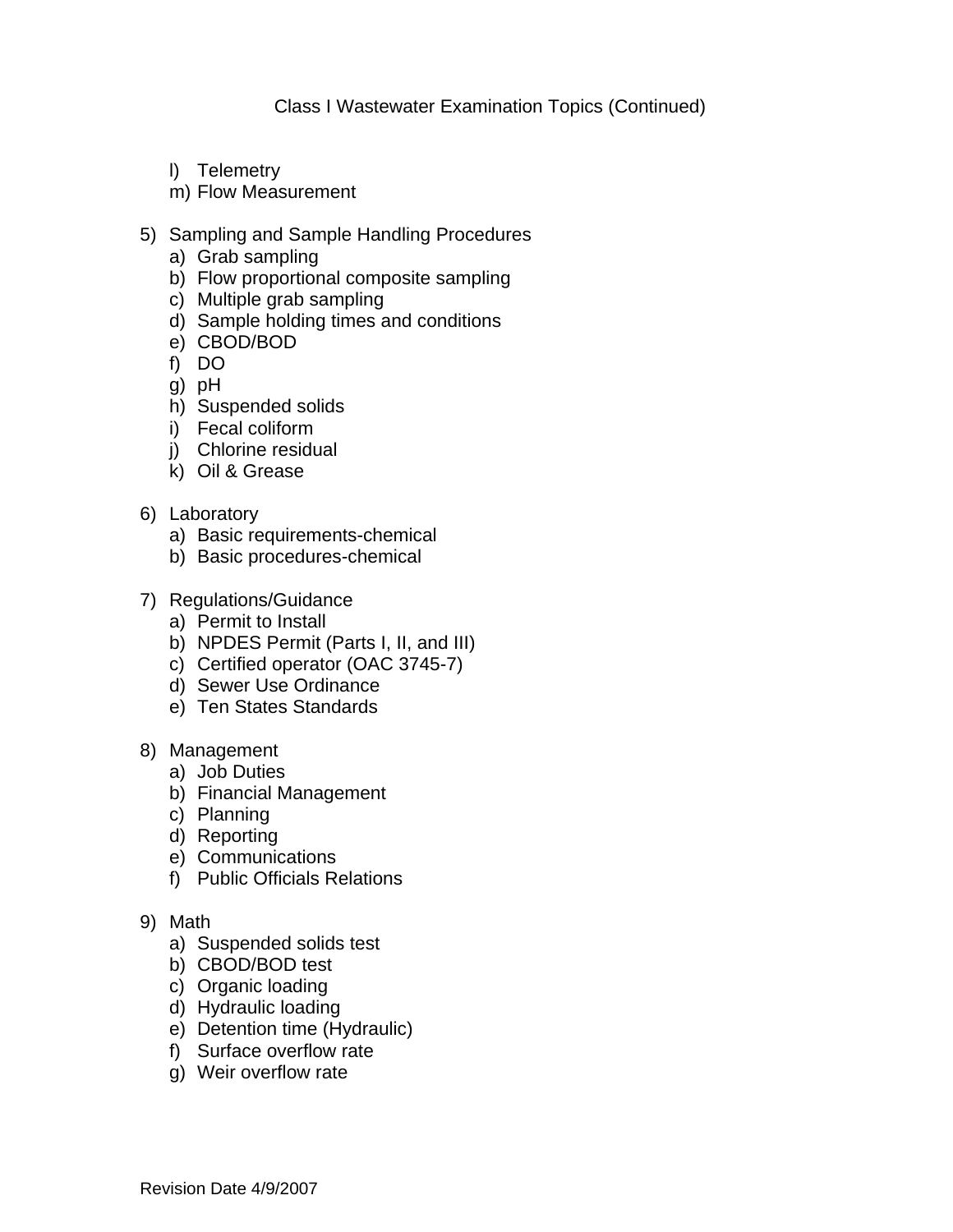## Class I Wastewater Examination Topics (Continued)

- h) Velocity, flowrate, area
- i) Concentration, flowrate, mass
- j) Population equivalents
- k) Percentages
- l) Percent removals
- m) Volumes and areas
- n) Sludge flowrates, % solids, specific gravity, mass
- o) Aeration requirements
- p) Weighted averages
- q) Unit conversions
- r) Costs
- s) SVI
- t) Sludge age/MCRT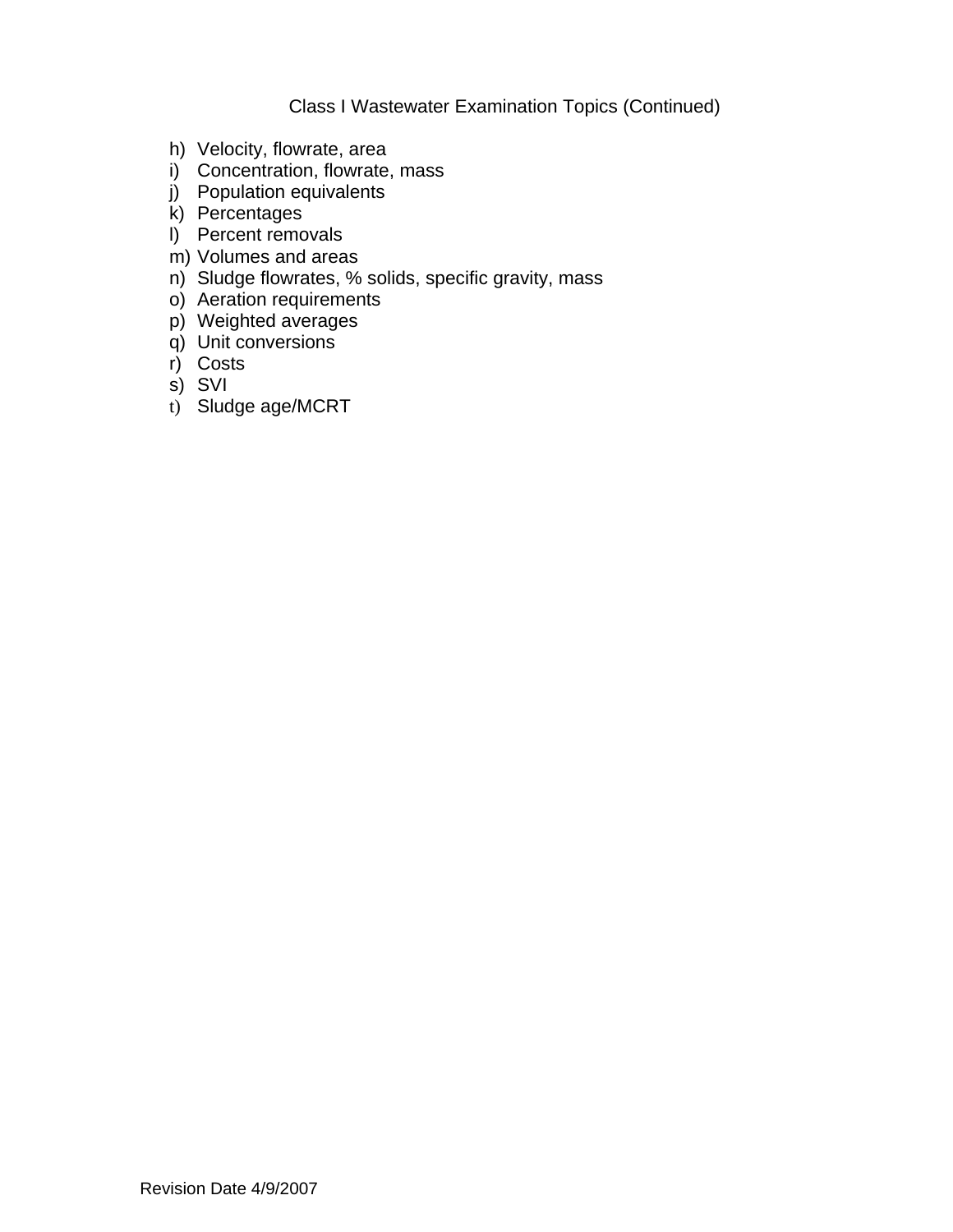#### Class II Wastewater Examination Topics

- 1) Pollutants
	- a) CBOD/BOD
	- b) Total suspended solids (nonfilterable residue)
	- c) Nitrogen compounds (Ammonia, Nitrites, Nitrates, TKN)
	- d) Phosphorus
	- e) Fecal coliform
	- f) Heavy metals
	- g) Toxicity
	- h) pH
	- i) Chlorine Residual
- 2) Safety
	- a) Chemical
	- b) Lockout/Tagout
	- c) Confined Space
	- d) Electrical
	- e) Bloodborne Pathogens
	- f) Personal Protective Equipment
	- g) Housekeeping
	- h) Slips, Trips, and Falls
	- i) OSHA Requirements
	- j) First aid/CPR
- 3) Operation and Maintenance
	- a) O & M Manual
	- b) Pumps
	- c) Types
		- I. Curves
		- II. Control
	- d) Preventive Maintenance
	- e) Corrective Maintenance
	- f) Electrical Usage
	- g) Blower Performance
	- h) Record Keeping
	- i) h Management System
	- j) Collection System (Infiltration-Inflow)
	- k) Piping System Hydraulics
- 4) Treatment Theory
	- a) Comminutors
	- b) Screens
	- c) Grit Removal/Trash Trap
	- d) Primary Tanks
	- e) Activated Sludge
	- f) Aerated Lagoons
	- g) Final Clarifiers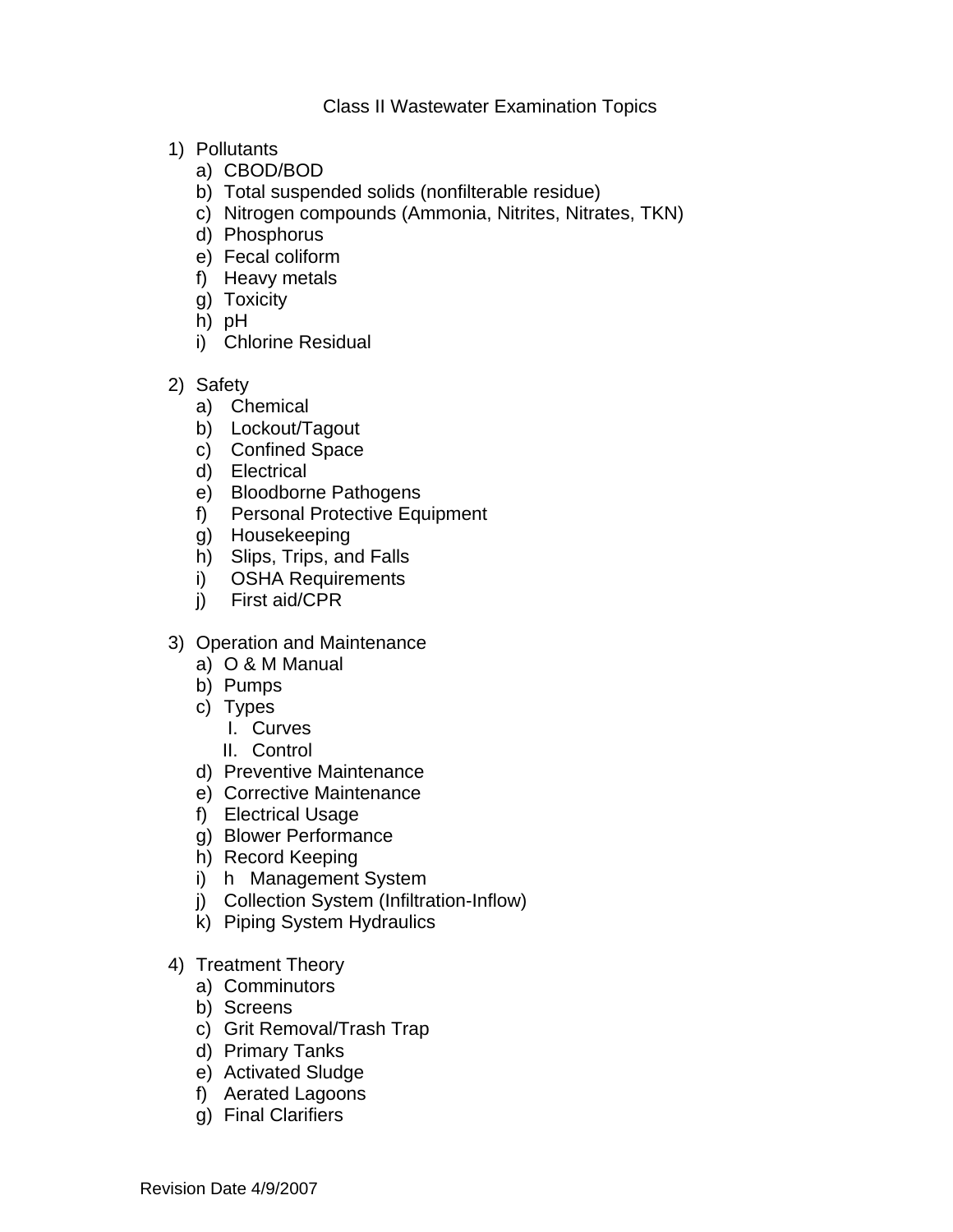- h) Nitrification
- i) Phosphorus Removal(Chemical)
- j) Rapid and Slow Sand Filters
- k) Disinfection (Chlorination, Dechlorination, Ultraviolet Light)
- l) Aerobic Digestion
- m) Anaerobic Digestion
- n) Sand Drying Beds
- o) Biosolids Disposal
- p) Telemetry
- q) Flow Measurement

## 5) Sampling and Sample Handling Procedures

- a) Grab sampling
- b) Flow proportional composite sampling
- c) Multiple grab sampling
- d) Sample holding times and conditions
- e) CBOD/BOD
- f) DO
- g) pH
- h) Suspended solids
- i) Fecal coliform
- j) Chlorine residual
- k) Ammonia
- l) Phosphorus
- m) Oil & Grease
- n) Heavy metals
- o) Volatile organics
- 6) Laboratory
	- a) Testing requirements-chemical
	- b) Testing procedures-chemical

## 7) Regulations/Guidance

- a) Permit to Install
- b) NPDES Permit (Parts I, II, and III)
- c) Certified operator (OAC 3745-7)
- d) Reporting
- e) Sewer Use Ordinance
- f) Ten States Standards
- g) CSO/SSO
- h) Industrial Pretreatment/Local Limits
- 8) Management
	- a) Organizational Structure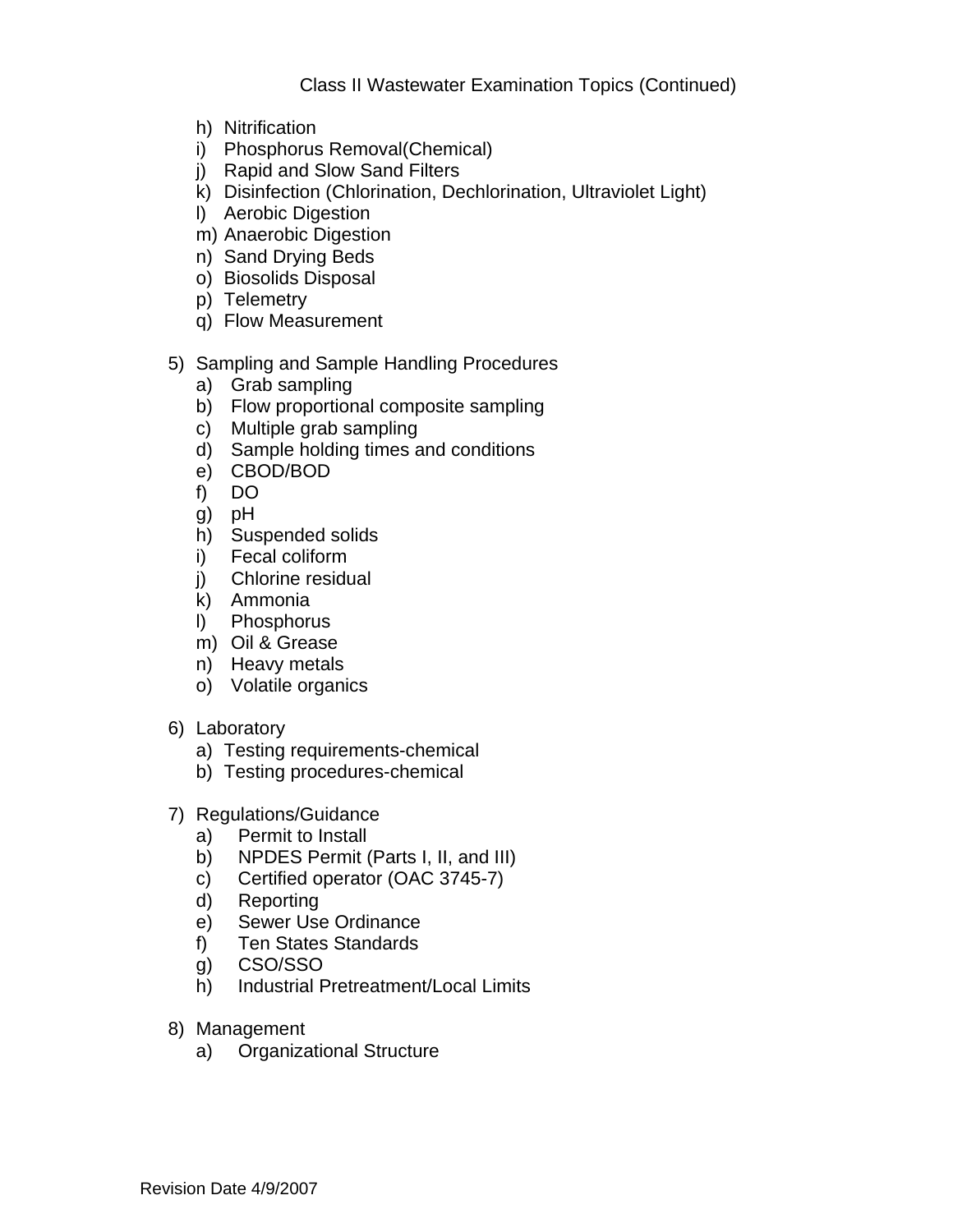- b) Job Duties
- c) Financial Management
- d) Planning
- e) Reporting
- f) Public Relations
- g) Communications
- h) Public Officials Relations
- i) Personnel Management
- 9) Math
	- a) Suspended solids test
	- b) CBOD/BOD test
	- c) Organic loading
	- d) Hydraulic loading
	- e) Detention time (Hydraulic)
	- f) Surface overflow rate
	- g) Weir overflow rate
	- h) Velocity, flowrate, area
	- i) Concentration, flowrate, mass
	- j) Population equivalents
	- k) Chlorine demand, dosage, residual
	- l) Percentages
	- m) Percent removals
	- n) Volumes and areas
	- o) Sludge flowrates, % solids, specific gravity, mass
	- p) Weighted averages
	- q) Unit conversions
	- r) Costs
	- s) SVI
	- t) Sludge age/MCRT
	- u) Solids loading rate
	- v) Solids detention time
	- w) Mass balances
	- x) Volatile solids reduction
	- y) Geometric means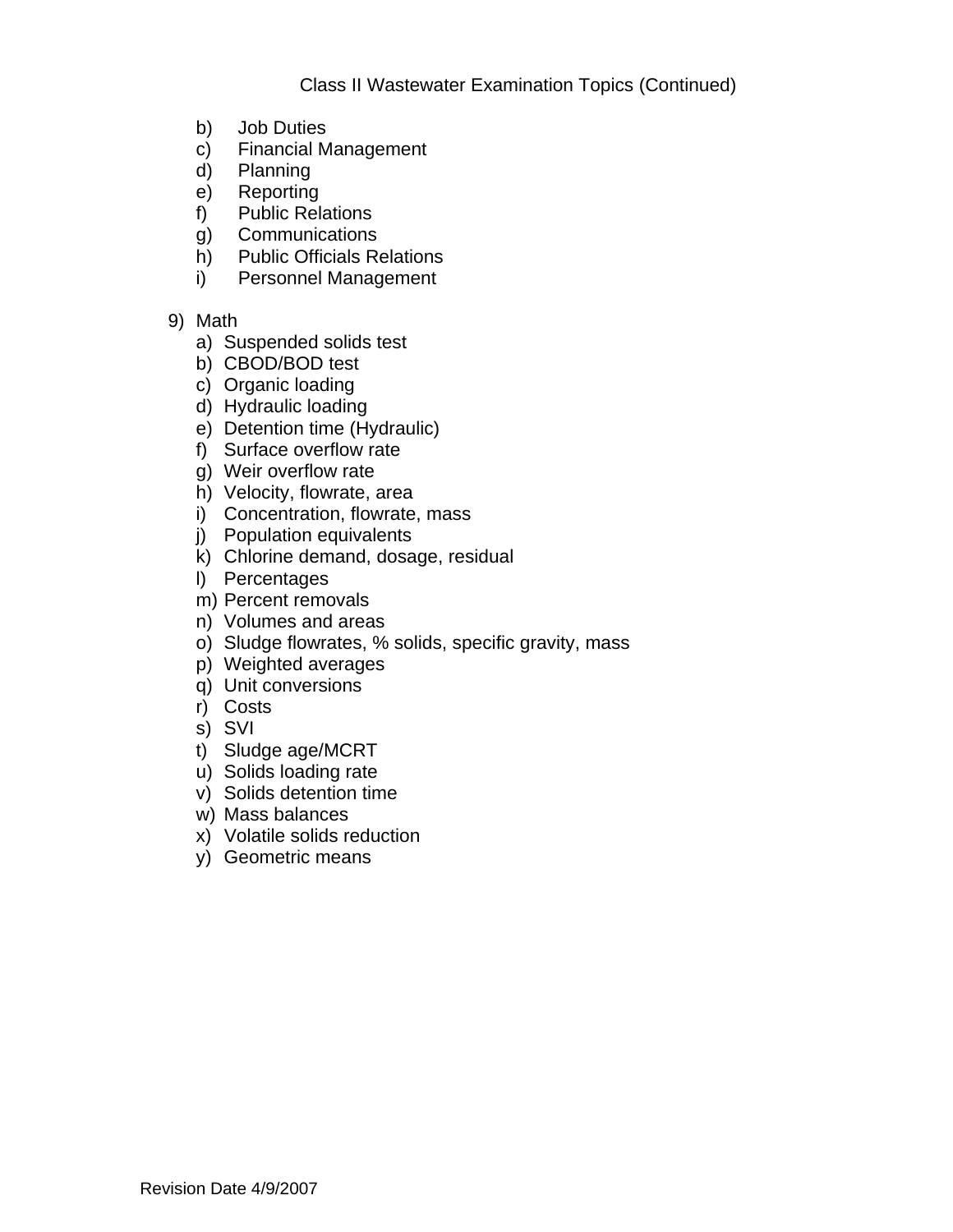- 1) Pollutants
	- a) CBOD/BOD
	- b) COD
	- c) Total suspended solids (nonfilterable residue)
	- d) Nitrogen compounds (ammonia, TKN, nitrites, nitrates)
	- e) Phosphorus (orthophosphates and polyphosphates)
	- f) Fecal coliform (E. coli)
	- g) Heavy metals (and cyanide)
	- h) Toxicity
	- i) Volatile organics
	- j) Total priority pollutants
	- k) pH
	- l) Chlorine Residual
- 2) Safety
	- a) Chemical
	- b) Lockout/Tagout
	- c) Confined Space
	- d) Electrical
	- e) Bloodborne Pathogens
	- f) Personal Protective Equipment
	- g) Housekeeping
	- h) Slips, Trips, and Falls
	- i) OSHA Requirements
	- j) First aid/CPR
	- k) Process Safety Management/Risk Management Plan keeping
- 3) Operation and Maintenance
	- a) O & M Manual
	- b) Pump
	- c) Types
		- i. Capacity vs Head Relationships
		- ii Control
	- d) Preventive Maintenance
	- e) Corrective Maintenance
	- f) Electrical Usage
	- g) Blowers
	- h) Types
	- i) Control
	- j) Record Keeping
	- k) Management System
	- l) Collection System (Infiltration-Inflow)
	- m) Piping System Hydraulics
- 4) Treatment Theory
	- a) Comminutors
	- b) Screens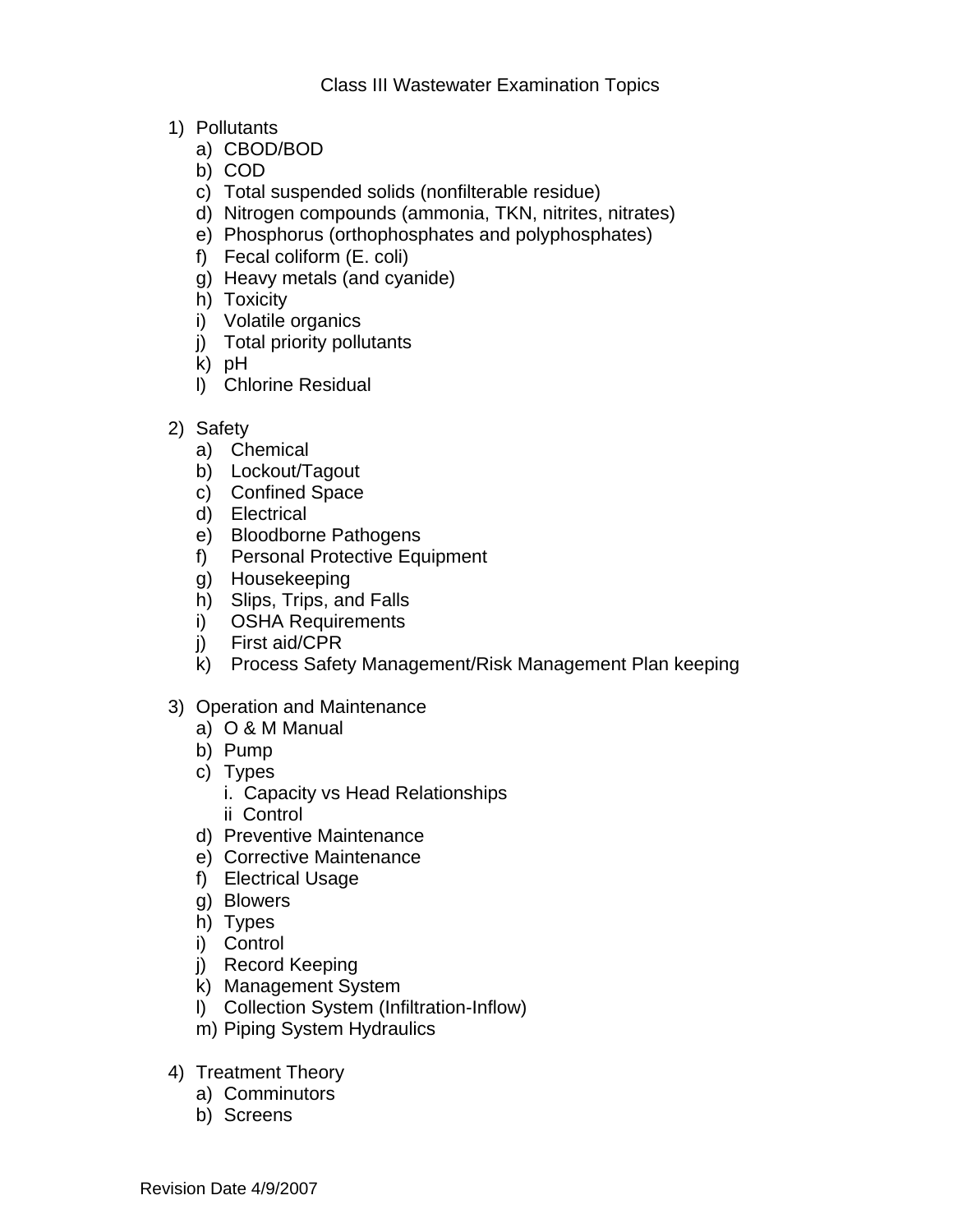- c) Grit Removal/Trash Trap
- d) Primary Tanks
- e) Activated Sludge
- f) Aerated Lagoons
- g) Trickling Filters/Roughing Filters
- h) Final Clarifiers
- i) Nitrification
- j) Phosphorus Removal (Biological and Chemical)
- k) Denitrification
- l) Rapid and Slow Sand Filters
- m) Disinfection (Chlorination, Dechlorination, Ultraviolet Light)
- n) Aerobic Digestion
- o) Sand Drying Beds
- p) Biosolids Disposal
- q) Telemetry
- r) Flow Measurement
- s) Anaerobic Digestion
- t) Sludge Thickening
- u) Sludge Dewatering
- v) Alkaline Stabilization
- 5) Sampling and Sample Handling Procedures
	- a) Grab sampling
	- b) Flow proportional composite sampling
	- c) Multiple grab sampling
	- d) Sample holding times and conditions
	- e) CBOD/BOD
	- f) DO
	- g) pH
	- h) Suspended solids
	- i) Fecal coliform
	- j) Chlorine residual
	- k) Ammonia/TKN
	- l) Phosphorus
	- m) Oil & Grease
	- n) Heavy metals
	- o) Volatile organics
	- p) Toxicity
- 6) Laboratory
	- a) Testing requirements and procedures chemical and biological
	- b) Basic procedures-chemical and biological
	- c) Microscopic
	- d) Biomonitoring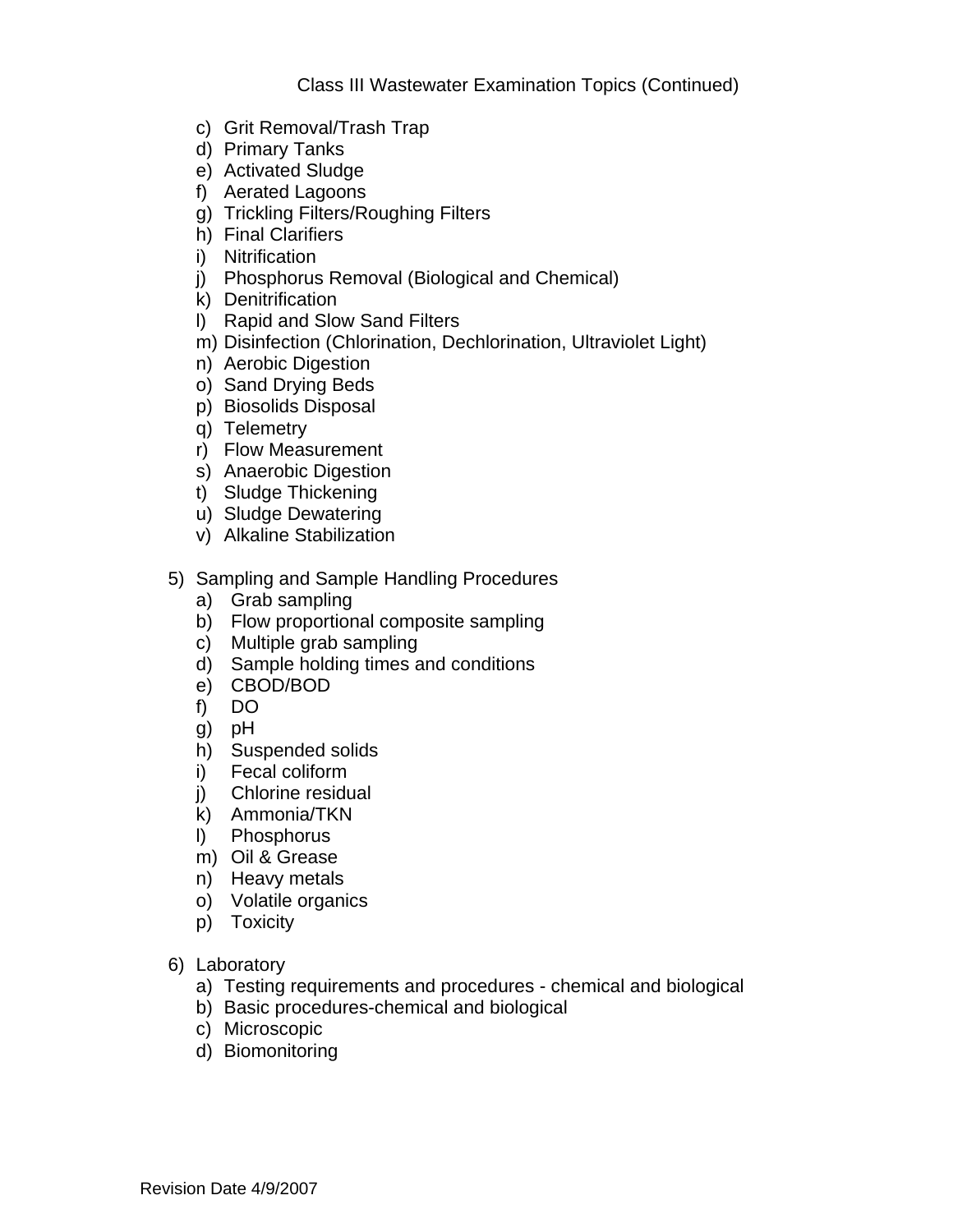- 7) Regulations/Guidance
	- a) Permit to Install
	- b) NPDES Permit (Parts I, II, and III)
	- c) 503 Requirements
	- d) State land application of biosolids (OAC 3745-40)
	- e) Certified operator (OAC 3745-7)
	- f) Reporting
	- g) Sewer Use Ordinance
	- h) CSO/SSO
	- i) Industrial Pretreatment/Local Limits
	- j) Ten States Standards
	- k) Storm Water (plant site)
	- l) TMDL
	- m) Water Quality Standards
- 8) Management
	- a) Organizational Structure
	- b) Financial Management
	- c) Planning
	- d) Reporting
	- e) Public Relations
	- f) Communications
	- g) Public Officials Relations
	- h) Personnel Management
	- i) Vulnerability/Security
	- j) Contingency Plan
- 9) Math
	- a) Suspended solids test
	- b) Total solids test
	- c) Organic solids test (loss on ignition)
	- d) CBOD/BOD test (Seeded)
	- e) Organic loading
	- f) Hydraulic loading
	- g) Detention time (Hydraulic)
	- h) Surface overflow rate
	- i) Weir overflow rate
	- j) Velocity, flowrate, area
	- k) Concentration, flowrate, mass
	- l) Population equivalents